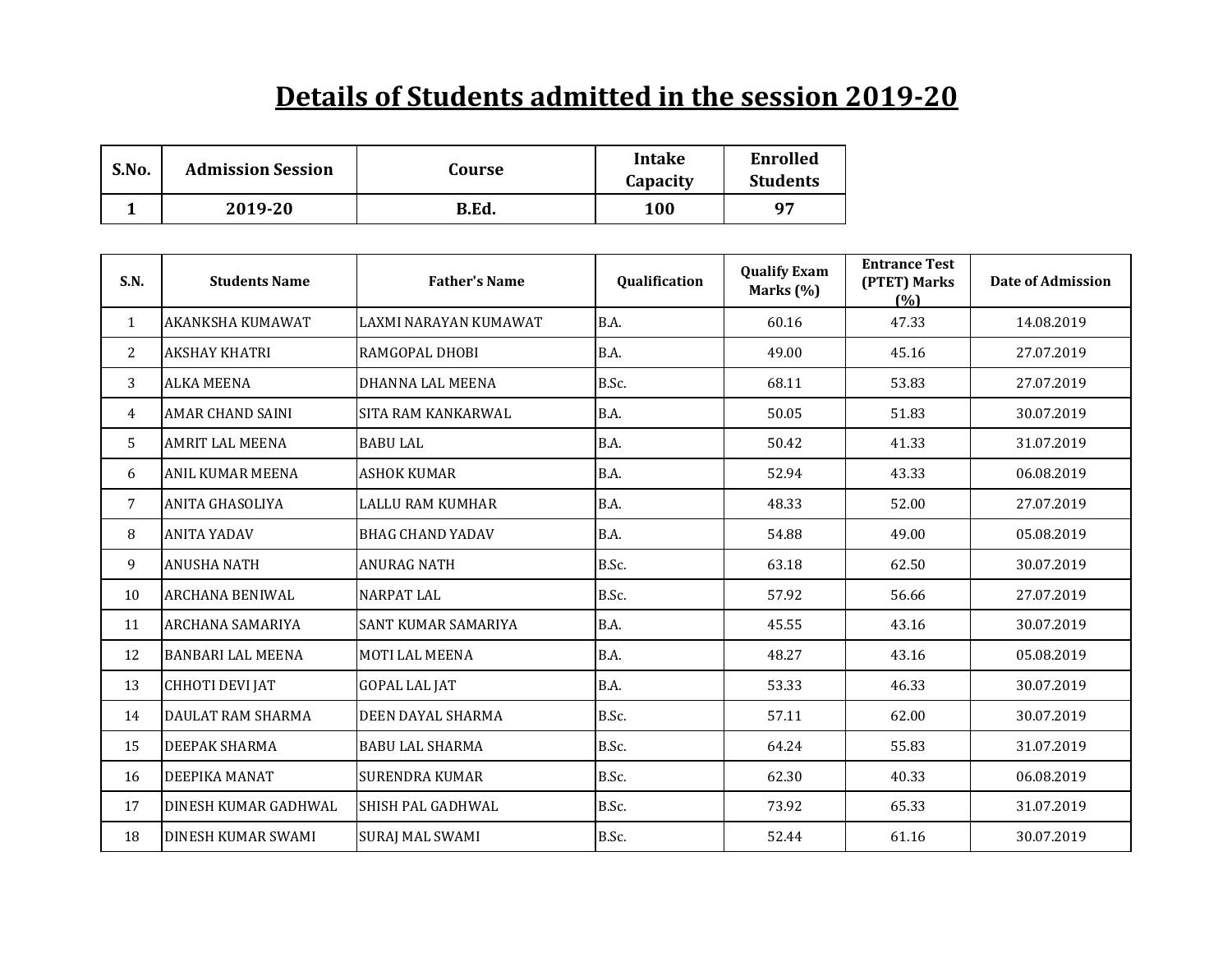| S.N. | <b>Students Name</b>                     | <b>Father's Name</b>        | Qualification | <b>Qualify Exam</b><br>Marks (%) | <b>Entrance Test</b><br>(PTET) Marks<br>(%) | <b>Date of Admission</b> |
|------|------------------------------------------|-----------------------------|---------------|----------------------------------|---------------------------------------------|--------------------------|
| 19   | <b>GOURAV SHARMA</b>                     | MAHESH CHAND SHARMA         | B.Sc.         | 58.44                            | 59.83                                       | 05.08.2019               |
| 20   | <b>GULABI DEVI JAT</b>                   | BANWARI LAL DEVANDA         | B.A.          | 58.77                            | 55.66                                       | 30.07.2019               |
| 21   | <b>HARISH DANGI</b>                      | <b>GULLA RAM DANGI</b>      | <b>B.A.</b>   | 46.50                            | 47.00                                       | 14.08.2019               |
| 22   | <b>HEMRAJ GURJAR</b>                     | JAGDISH PRASAD GURJAR       | <b>B.A.</b>   | 50.77                            | 42.33                                       | 06.08.2019               |
| 23   | <b>HEMRAJ MEENA</b>                      | <b>CHHITAR LAL</b>          | M.A.          | 51.11                            | 43.16                                       | 06.08.2019               |
| 24   | <b>JAGDISH RAM</b>                       | <b>KHETA RAM</b>            | <b>B.A.</b>   | 45.22                            | 45.33                                       | 13.08.2019               |
| 25   | <b>JITENDRA KUMAR YADAV</b>              | MANGAL CHAND YADAV          | <b>B.A.</b>   | 49.77                            | 50.33                                       | 27.07.2019               |
| 26   | <b>JITESH SAINI</b>                      | RAM SHARAN SAINI            | B.A.          | 49.44                            | 47.16                                       | 14.08.2019               |
| 27   | <b>JYOTI VERMA</b>                       | <b>NARSI RAM VERMA</b>      | B.A.          | 50.44                            | 44.66                                       | 27.07.2019               |
| 28   | <b>KAJOD GURJAR</b>                      | HAJARI LAL GURJAR           | B.A.          | 50.72                            | 48.00                                       | 31.07.2019               |
| 29   | KAMLESH KUMAR SAINI                      | <b>BHEEM RAJ SAINI</b>      | B.A.          | 47.55                            | 51.16                                       | 30.07.2019               |
| 30   | <b>KANA RAM CHOPRA</b>                   | <b>BODU RAM CHOPRA</b>      | B.Sc.         | 60.44                            | 61.66                                       | 30.07.2019               |
| 31   | <b>KANCHAN JAT</b>                       | <b>SURAJ MAL JAT</b>        | B.A.          | 72.16                            | 56.83                                       | 30.07.2019               |
| 32   | <b>KAVITA KUMAWAT</b>                    | BANWARI LAL KUMAWAT         | B.A.          | 58.22                            | 51.66                                       | 30.07.2019               |
| 33   | KESHARI KUMARI KHARADI                   | KODAR LAL KHARADI           | B.A.          | 47.63                            | 40.16                                       | 29.07.2019               |
| 34   | <b>KISAN SINGH</b>                       | <b>MAG SINGH</b>            | B.A.          | 50.22                            | 52.16                                       | 27.07.2019               |
| 35   | <b>LALITA YADAV</b>                      | <b>BHAGWAN SAHAY YADAV</b>  | B.Sc.         | 66.66                            | 57.50                                       | 05.08.2019               |
| 36   | LEKHAK KUMAWAT                           | MOHAN LAL KUMAWAT           | B.Sc.         | 54.81                            | 59.83                                       | 13.08.2019               |
| 37   | LOKESH KHATANA                           | <b>CHARAT SINGH KHATANA</b> | B.Sc.         | 52.86                            | 58.50                                       | 31.07.2019               |
| 38   | MAHESH KUMAR DADARWAL GOPAL LAL DADARWAL |                             | B.Sc.         | 58.51                            | 60.00                                       | 13.08.2019               |
| 39   | <b>MAMTA JAT</b>                         | <b>SHAITAN SINGH</b>        | B.A.          | 54.55                            | 51.33                                       | .27.07.2019              |
| 40   | MAMTA KUMARI BUNKER                      | <b>DEBU RAM BUNKER</b>      | B.A.          | 53.55                            | 42.50                                       | 05.08.2019               |
| 41   | <b>MAMTA SHARMA</b>                      | KAILASH CHANDRA SHARMA      | B.A.          | 50.05                            | 37.00                                       | 31.07.2019               |
| 42   | MANISH KUMAR CHOPRA                      | SHAITAN SINGH CHOUDHARY     | B.A.          | 46.61                            | 51.16                                       | 30.07.2019               |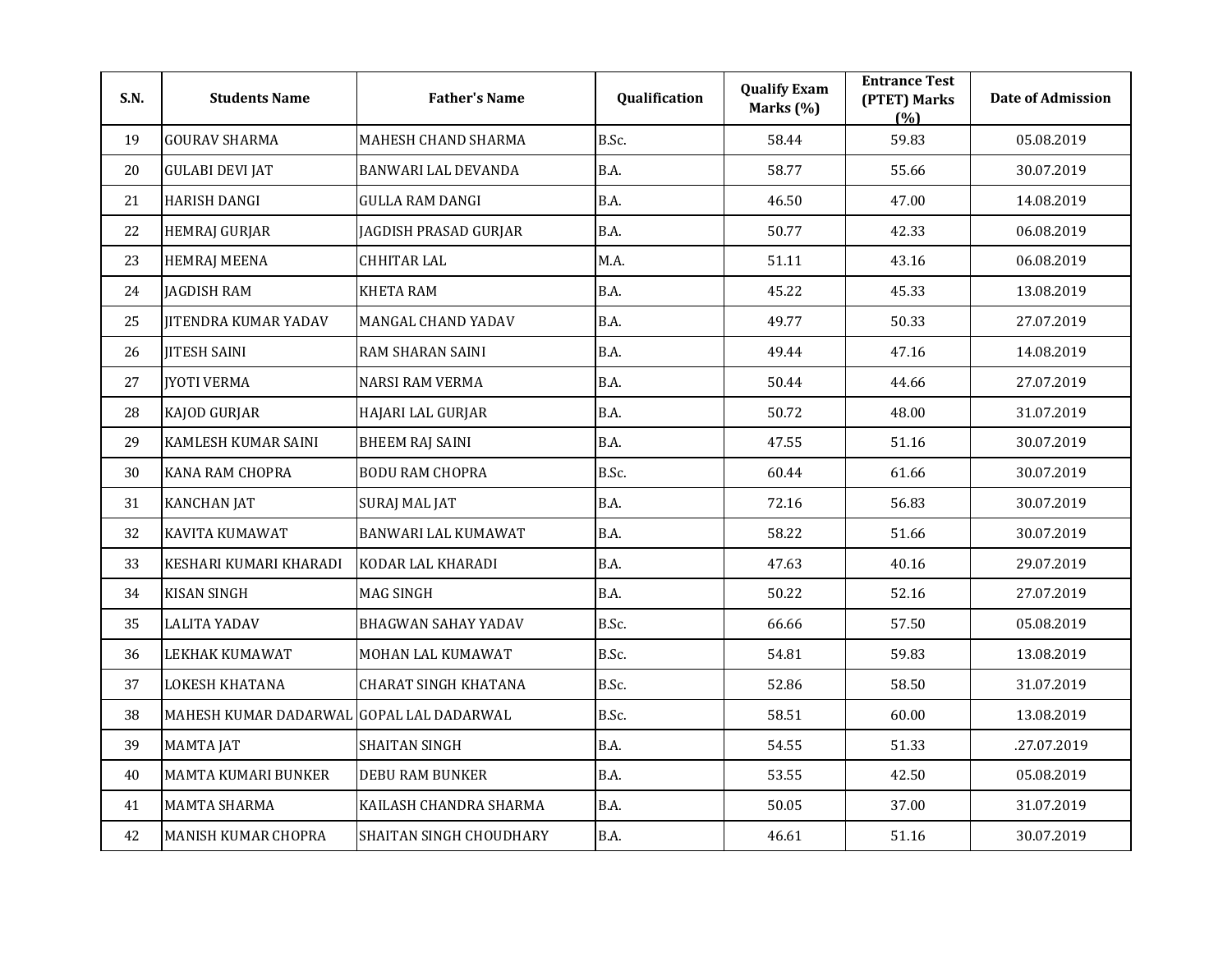| S.N. | <b>Students Name</b>             | <b>Father's Name</b>        | Qualification | <b>Qualify Exam</b><br>Marks (%) | <b>Entrance Test</b><br>(PTET) Marks<br>(%) | <b>Date of Admission</b> |
|------|----------------------------------|-----------------------------|---------------|----------------------------------|---------------------------------------------|--------------------------|
| 43   | MANISH KUMAR SHARMA              | <b>BABU LAL SHARMA</b>      | B.A.          | 62.00                            | 56.66                                       | 30.07.2019               |
| 44   | <b>MANISHA KUMARI</b><br>DEWANDA | SEDU RAM DEWANDA            | B.A.          | 53.05                            | 50.00                                       | 30.07.2019               |
| 45   | MANOJ KUMAR BUTOLIYA             | BHAGWAN SAHAY BUTOLIYA      | B.A.          | 45.00                            | 41.00                                       | 17.08.2019               |
| 46   | <b>MANOJ MEENA</b>               | SANWAL RAM MEENA            | B.Sc.         | 69.18                            | 57.00                                       | 13.08.2019               |
| 47   | <b>MANOJ SWAMI</b>               | <b>GIRIRAJ SWAMI</b>        | B.A.          | 54.83                            | 56.66                                       | 29.07.2019               |
| 48   | <b>MANSINGH MEENA</b>            | DEVPAL MEENA                | B.Sc.         | 57.38                            | 58.00                                       | 16.08.2019               |
| 49   | <b>MEENA CHOUDHARY</b>           | <b>CHOUTH MAL CHOUDHARY</b> | B.A.          | 49.94                            | 50.83                                       | 30.07.2019               |
| 50   | NAMISHA PARIYANI                 | <b>NARESH PARIYANI</b>      | B.Com.        | 50.61                            | 44.83                                       | 29.07.2019               |
| 51   | <b>NEHA SWAMI</b>                | <b>SUBHASH CHAND</b>        | B.A.          | 57.83                            | 52.16                                       | 30.07.2019               |
| 52   | NIKITA MAHESHWARI                | SHYAM SUNDAR MAHESHWARI     | B.Com.        | 67.22                            | 59.50                                       | 29.07.2019               |
| 53   | <b>NIKKI SAINI</b>               | SITARAM SAINI               | B.A.          | 59.70                            | 58.00                                       | 01.08.2019               |
| 54   | PAPPU LAL BAIRAWA                | <b>JAMANA LAL BAIRAWA</b>   | B.Sc.         | 50.27                            | 41.33                                       | 06.08.2019               |
| 55   | PAPPU RAM YADAV                  | SANWAR MAL YADAV            | B.A.          | 46.38                            | 55.00                                       | 30.07.2019               |
| 56   | PINKY SHARMA                     | MURLI DHAR SHARMA           | B.Sc.         | 57.22                            | 48.83                                       | 06.08.2019               |
| 57   | PINKY YADAV                      | RAM KUNWAR YADAV            | B.A.          | 51.38                            | 47.83                                       | 06.08.2019               |
| 58   | POOJA CHOUDHARY                  | SURAJ MAL                   | B.A.          | 64.44                            | 58.33                                       | 30.07.2019               |
| 59   | POOJA SAINI                      | PAPPU LAL SAINI             | B.A.          | 56.61                            | 51.66                                       | 30.07.2019               |
| 60   | POORAN MAL GAURA                 | PRABHU DAYAL GAURA          | B.Com.        | 47.33                            | 56.00                                       | 30.07.2019               |
| 61   | <b>PRAKASH</b>                   | <b>BHEPA RAM</b>            | <b>B.A.</b>   | 58.66                            | 43.66                                       | 14.08.2019               |
| 62   | PRATIBHA JAIN                    | RAJKUMAR JAIN               | B.A.          | 68.66                            | 58.66                                       | 30.07.2019               |
| 63   | <b>PREDEEP KUMAR</b>             | SHANKAR LAL                 | B.A.          | 48.66                            | 45.16                                       | 01.08.2019               |
| 64   | PRITI JAIN                       | RAJKUMAR JAIN               | B.A.          | 45.55                            | 51.83                                       | 30.07.2019               |
| 65   | PUSP DEV SAINI                   | RAMESH CHAND SAINI          | B.Sc.         | 57.03                            | 62.33                                       | 29.07.2019               |
| 66   | RAHUL BHARDWAJ                   | SHANKAR LAL BHARDWAJ        | B.Sc.         | 61.04                            | 47.16                                       | 13.08.2019               |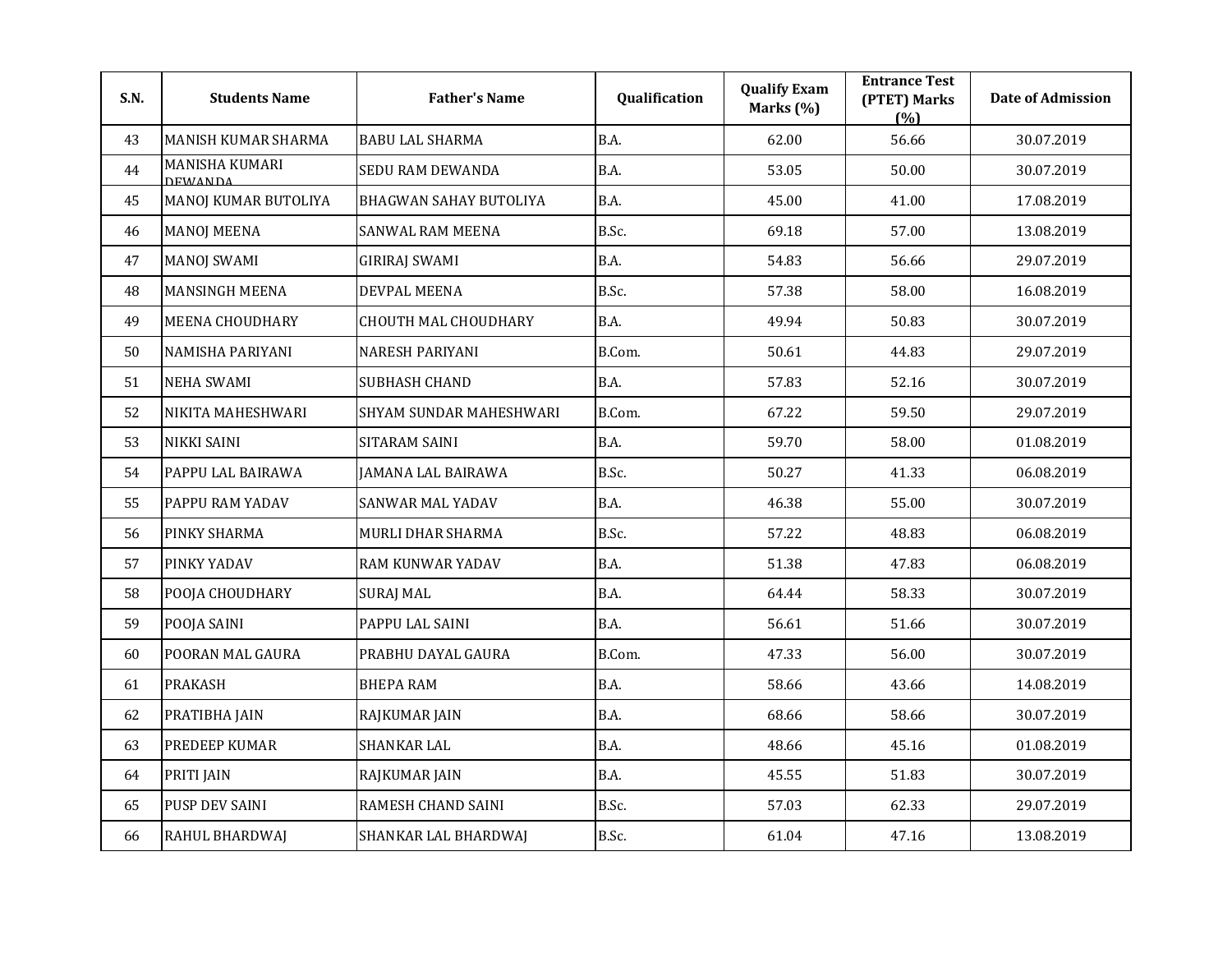| S.N. | <b>Students Name</b>               | <b>Father's Name</b>        | Qualification | <b>Qualify Exam</b><br>Marks (%) | <b>Entrance Test</b><br>(PTET) Marks<br>(%) | <b>Date of Admission</b> |
|------|------------------------------------|-----------------------------|---------------|----------------------------------|---------------------------------------------|--------------------------|
| 67   | RAJENDRA KUMAR<br>CHOIIDHAPV       | RAMESHWAR PRASAD JAT        | B.Sc.         | 57.33                            | 61.33                                       | 29.07.2019               |
| 68   | RAM SINGH NATWADIYA                | KAJOR MAL NATWADIYA         | B.A.          | 49.30                            | 49.00                                       | 06.08.2019               |
| 69   | RITU DEVI GURJAR                   | KANHAIYA LAL GURJAR         | <b>B.A.</b>   | 46.61                            | 62.83                                       | 05.08.2019               |
| 70   | SANTOSH KUMARI YADAV               | MURLIDHAR YADAV             | <b>B.A.</b>   | 57.00                            | 50.00                                       | 30.07.2019               |
| 71   | SANTOSH KUMARI YADAV               | <b>JAGDISH PRASAD YADAV</b> | B.A.          | 48.94                            | 46.83                                       | 26.08.2019               |
| 72   | <b>SAROJ YADAV</b>                 | RAMJI LAL YADAV             | <b>B.A.</b>   | 53.22                            | 51.00                                       | 31.07.2019               |
| 73   | <b>SHYAM SUNDER YADAV</b>          | SARWAN KUMAR YADAV          | <b>B.A.</b>   | 46.33                            | 53.16                                       | 31.07.2019               |
| 74   | SITA KUMARI MEENA                  | <b>RAM GOPAL</b>            | B.A.          | 57.72                            | 50.83                                       | 30.07.2019               |
| 75   | <b>SONI SHARMA</b>                 | HEMENDRA SHARMA             | B.A.          | 57.83                            | 50.33                                       | 06.08.2019               |
| 76   | <b>SONU SHARMA</b>                 | RAM GOPAL SHARMA            | B.A.          | 61.77                            | 43.50                                       | 31.07.2019               |
| 77   | <b>SUBHASH KUMAR JAT</b>           | HARLAL SINGH JAT            | B.A.          | 54.44                            | 51.00                                       | 30.07.2019               |
| 78   | <b>SUBHASH KUMAR</b><br>ΚΔΙ ΜΔΝΙΥΔ | <b>KANA RAM</b>             | B.A.          | 52.27                            | 74.66                                       | 27.07.2019               |
| 79   | <b>SUJIT KUMAR YADAV</b>           | YUGAL KISHOR YADAV          | B.A.          | 60.33                            | 55.00                                       | 01.08.2019               |
| 80   | <b>SUMAN CHOUDHARY</b>             | PHOOLCHAND CHOUDHARY        | B.A.          | 59.16                            | 55.83                                       | 30.07.2019               |
| 81   | <b>SUMAN RUNDLA</b>                | <b>BABULAL RUNDLA</b>       | B.A.          | 53.44                            | 53.16                                       | 30.07.2019               |
| 82   | <b>SUMIT YADAV</b>                 | <b>BANSHI GOPAL YADAV</b>   | B.A.          | 52.59                            | 61.50                                       | 27.07.2019               |
| 83   | <b>SUNIL KULDEEP</b>               | PRABHU DAYAL KULDEEP        | B.Sc.         | 61.85                            | 56.00                                       | 29.07.2019               |
| 84   | <b>SUNIL KUMAR JAT</b>             | RAJU LAL JAT                | B.A.          | 57.33                            | 52.00                                       | 27.07.2019               |
| 85   | <b>SUNNY RAJWANIA</b>              | <b>BABU LAL RAJWANIA</b>    | B.Sc.         | 49.85                            | 58.83                                       | 27.07.2019               |
| 86   | <b>SURESH KUMAR</b>                | <b>JODHA RAM</b>            | B.A.          | 59.33                            | 45.33                                       | 06.08.2019               |
| 87   | SURESH KUMAR SAINI                 | PANCHU RAM SAINI            | B.Sc.         | 63.11                            | 60.33                                       | 05.08.2019               |
| 88   | <b>SURESH KUMAR SERAWAT</b>        | <b>SHIV RAM SERAWAT</b>     | B.A.          | 71.02                            | 52.50                                       | 30.07.2019               |
| 89   | SURESH SINGAD                      | <b>BHAMAR SINGH SINGAD</b>  | B.A.          | 49.42                            | 51.50                                       | 30.07.2019               |
| 90   | TULSI RAM MEENA                    | <b>NATHU JI MEENA</b>       | B.A.          | 54.47                            | 41.16                                       | 30.07.2019               |